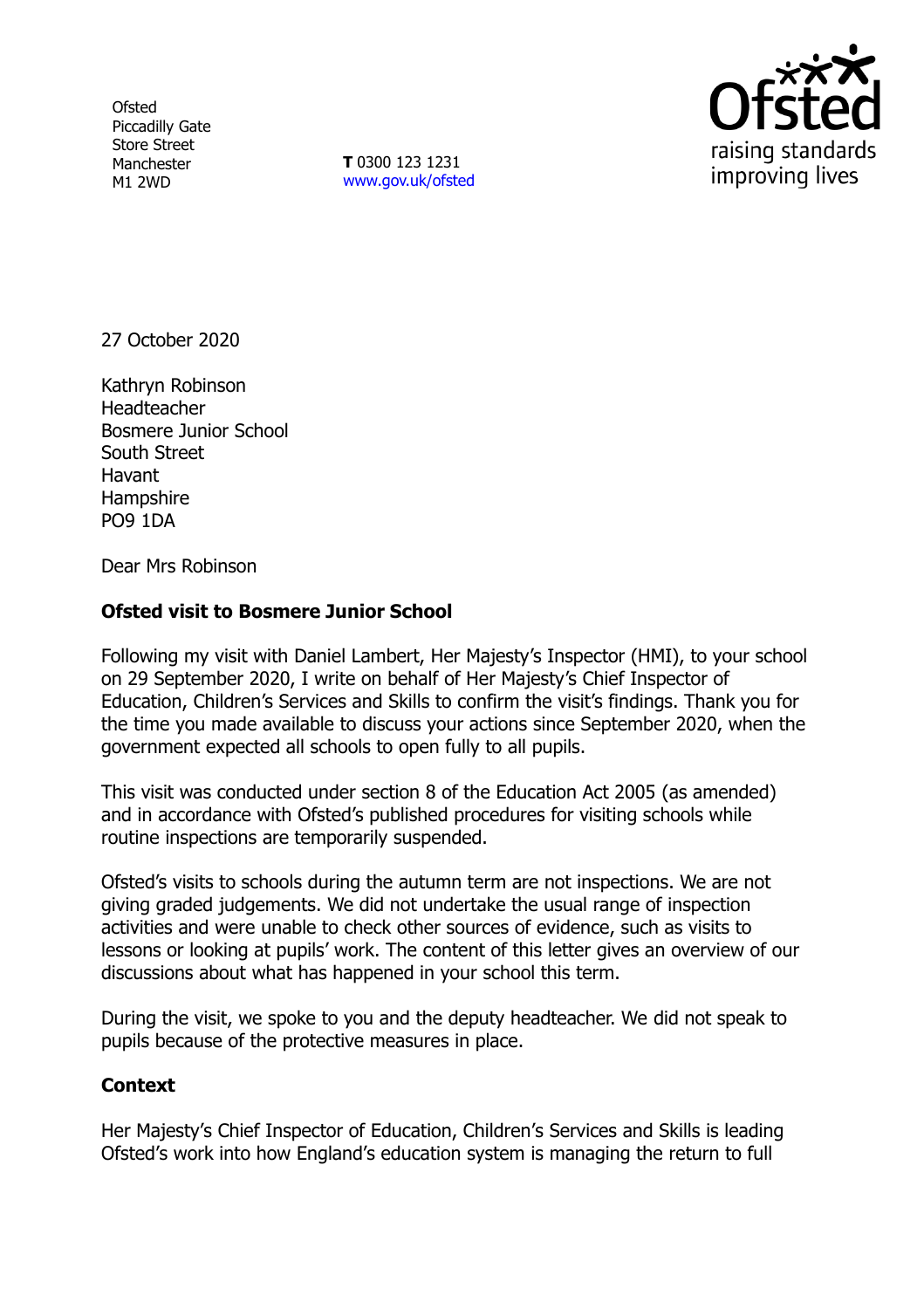

education for pupils, following an extended break in formal schooling due to the COVID-19 (coronavirus) pandemic.

In undertaking this focused work, HMI are visiting a broad range of schools. HMI will visit a sample of:

- approximately 1,200 schools across all Ofsted grades (outstanding, good, requires improvement and inadequate)
- maintained schools, academies and free schools, special schools and centres of alternative provision, including those in cities, and coastal, town or rural communities.

The information from this visit will feed into Ofsted's national reporting so that the insights can be shared with the government and the education sector. We did not find any significant concerns during the visit. In such a case, an inspection report would be published on our website and available to parents and carers.

We did not consider your response to COVID-19 during the spring and summer terms 2020, when the school was not open to all pupils.

## **From this visit, inspectors noted that:**

- The school reopened to all pupils on 7 September 2020.
- Attendance figures are slightly lower than those recorded at the same point last year. Leaders have put in place bespoke arrangements for some pupils to support their return to school. There has been communication with parents to explain the school's expectations as well as what to do if there are concerns about a pupil's health.
- $\blacksquare$  Pupils study the full range of curriculum subjects. Teachers are making adjustments where pupils have gaps in their knowledge because of missed learning during the summer term. Leaders anticipate that all pupils will be back on track with the full curriculum by Easter 2021 at the latest.
- Teachers have used a range of approaches to identify and address gaps in pupils' learning, particularly in reading. This includes interventions to help some Year 3 pupils know and use their phonics.
- In mathematics, similar checks have taken place to assess pupils' knowledge. There is a whole-school focus on developing pupils' mathematical reasoning, with additional support for those who require this.
- Leaders have put in place measures to help pupils have safe access to every subject. These include practical subjects, such as music, where specific health and safety guidance is used to give pupils the experience of playing an instrument.